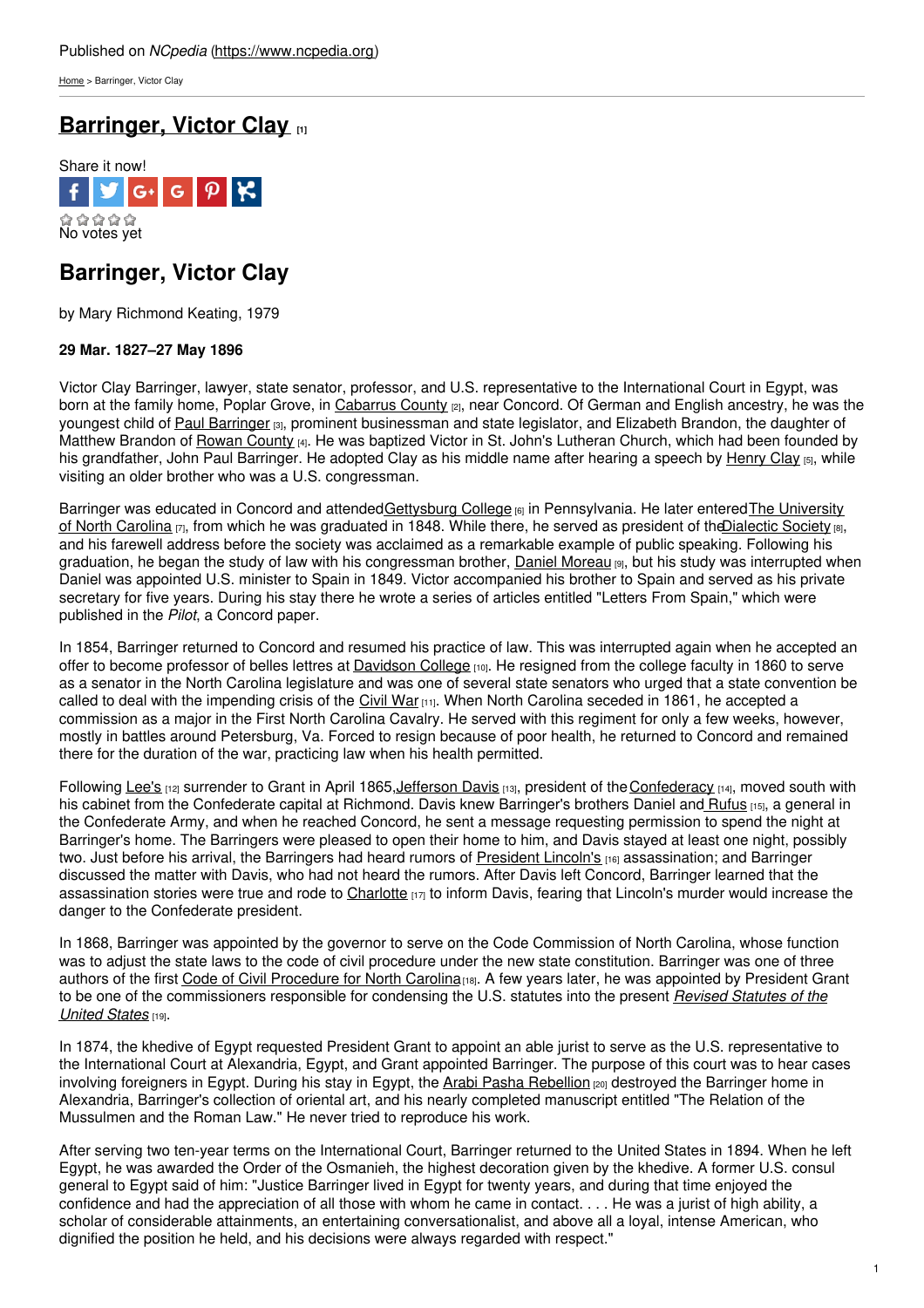Victor married Maria Massey of North Carolina; they had no children. Following their return from Egypt, the Barringers settled in Washington, D.C., and lived there until Victor's death at age sixty-nine. He was buried in the Rock Creek Cemetery, Washington.

#### **References:**

Samuel A. Ashe, ed., *Biographical History of North Carolina*, vol. 1 (1905).

Smith Barrier, "Deutschland in Piedmont North Carolina,"*Uplift* 25 (9, 16, 23 Jan. 1937).

*Concord Daily Tribune*, 29 Aug. 1934, 20 Aug. 1961.

*Nat. Cyc. Am. Biog*., vol. 13 (1906).

### **Additional Resources:**

Barringer, Victor Clay search results in WorldCat:https://www.worldcat.org/search? [q=au%3ABarringer%2C+Victor+Clay%2C&qt=hot\\_author](https://www.worldcat.org/search?q=au%3ABarringer%2C+Victor+Clay%2C&qt=hot_author) [21]

Victor Clay Barringer Notebook, 1850s (collection no. 01916-z). The Southern Historical Collection. Louis Round Wilson Special Collections Library. University of North Carolina at Chapel Hill. http://www.lib.unc.edu/mss/inv/b/Barringer,Victor Clay.html [22] (accessed April 1, 2013).

Theodore Bryant Kingsbury Papers, 1840-1915 (collection no. 00403). The Southern Historical Collection. Louis Round Wilson Special Collections Library. University of North Carolina at Chapel Hill. <http://www.lib.unc.edu/mss/inv/k/Kingsbury,Theodore%5FBryant.html> [23] (accessed April 1, 2013).

North Carolina; Barringer, Victor Clay.*The Code of civil procedure of North Carolina, to special proceedings.*Raleigh, N. Paige, state printer. 1868. <https://archive.org/details/codeofcivilproce1868nort> [24] (accessed April 1, 2013).

North Carolina. *Code of civil procedure of North Carolina, to special proceedings.*Raleigh, N. Paige, state printer,1868. 1868. <http://digital.ncdcr.gov/cdm/ref/collection/p249901coll22/id/193307> [25] (accessed April 1, 2013).

**Subjects:** [Biographies](https://www.ncpedia.org/category/subjects/biography-term) [26] [Lawyers](https://www.ncpedia.org/category/subjects/lawyers) [27] Public [officials](https://www.ncpedia.org/category/subjects/public-officials) [28] **Authors:** [Keating,](https://www.ncpedia.org/category/authors/keating-mary-r) Mary R. [29] **Origin - location:** [Cabarrus](https://www.ncpedia.org/category/origin-location/piedmon-18) County [30] **From:** Dictionary of North Carolina [Biography,](https://www.ncpedia.org/category/entry-source/dictionary-no) University of North Carolina Press.[31]

1 January 1979 | Keating, Mary R.

**Source URL:** https://www.ncpedia.org/biography/barringer-victor-clay

#### **Links**

- [1] https://www.ncpedia.org/biography/barringer-victor-clay
- [2] https://www.ncpedia.org/geography/cabarrus
- [3] https://www.ncpedia.org/biography/barringer-paul
- [4] https://www.ncpedia.org/geography/rowan
- [5] http://bioguide.congress.gov/scripts/biodisplay.pl?index=c000482
- [6] http://www.gettysburg.edu/
- [7] https://www.ncpedia.org/university-north-carolina-chapel-hi
- [8] http://www.lib.unc.edu/mss/uars/ead/40152.html
- [9] https://www.ncpedia.org/biography/barringer-daniel-moreau
- [10] https://www.ncpedia.org/davidson-college
- [11] https://www.ncpedia.org/history/cw-1900/civil-war
- [12] http://www.civilwar.org/education/history/biographies/robert-e-lee.html
- [13] http://www.biography.com/people/jefferson-davis-9267899
- [14] https://www.ncpedia.org/confederate-party
- [15] https://www.ncpedia.org/biography/barringer-rufus-clay
- [16] https://www.whitehouse.gov/about/presidents/abrahamlincoln
- [17] https://www.ncpedia.org/geography/charlotte
- [18] https://www.worldcat.org/title/code-of-civil-procedure-of-north-carolina-to-special-proceedings/oclc/3786675&referer=brief\_results
- [19] https://www.worldcat.org/title/revision-of-the-united-states-statutes-as-drafted-by-the-commissioners-appointed-for-that-purpose/oclc/80658549
- [20] http://www.bbc.co.uk/radio4/history/empire/episodes/episode\_63.shtml
- [21] https://www.worldcat.org/search?q=au%3ABarringer%2C+Victor+Clay%2C&qt=hot\_author
- [22] http://www.lib.unc.edu/mss/inv/b/Barringer,Victor\_Clay.html
- [23] http://www.lib.unc.edu/mss/inv/k/Kingsbury,Theodore%5FBryant.html